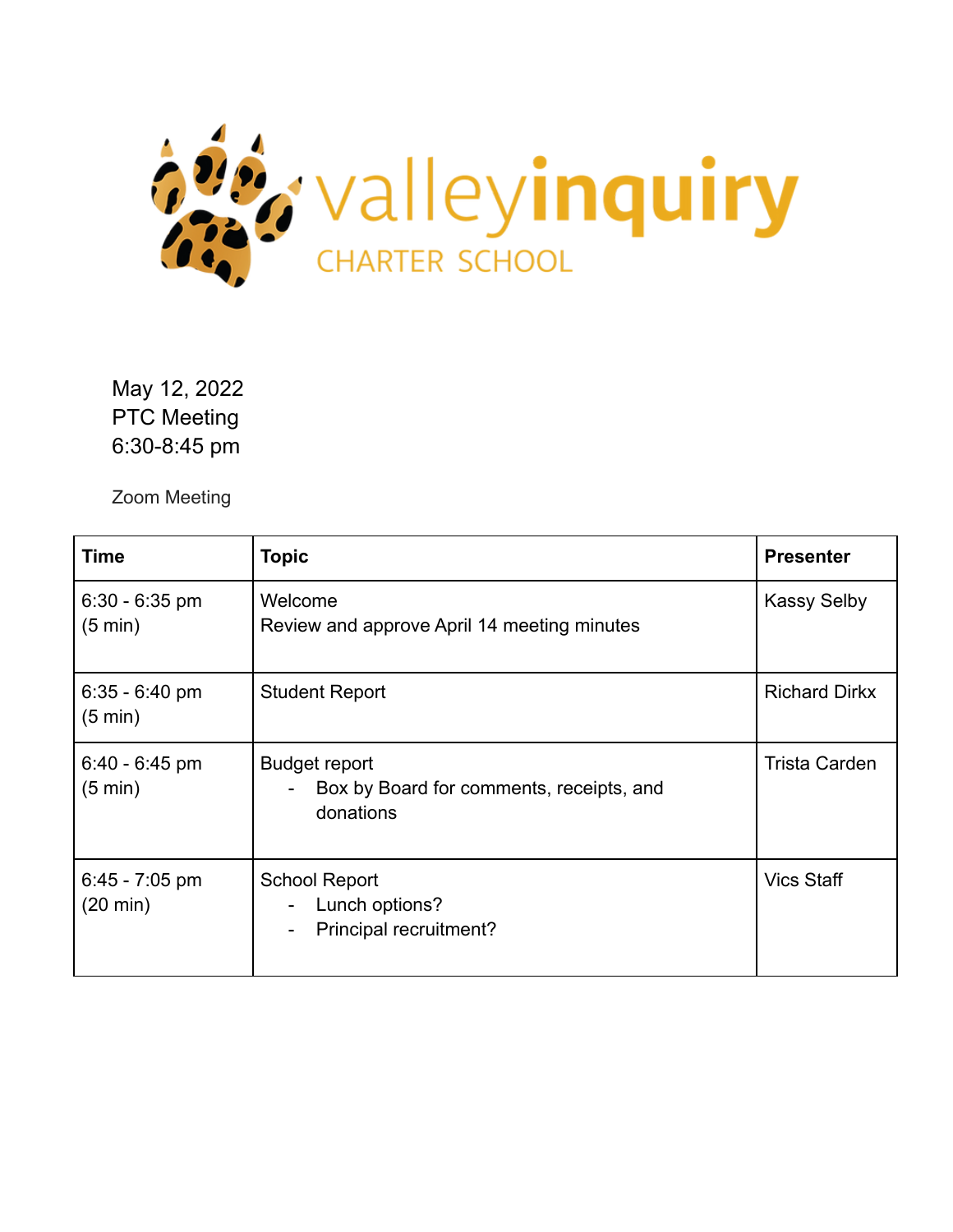| $7:05 - 7:30$ pm<br>$(25 \text{ minutes})$ | <b>Fundraising proposals</b><br>EZ Orchards Stand (After Memorial Day)<br>Ξ.<br>June- Field Day, Kona Ice fundraiser<br><b>School Year</b> | <b>Kassy Selby</b> |
|--------------------------------------------|--------------------------------------------------------------------------------------------------------------------------------------------|--------------------|
| $7:30 - 7:40$ pm<br>$(10 \text{ min})$     | Board positions<br>Discuss and Nominate in this meeting<br>Ξ.<br>Vote in June meeting for next school year                                 | LaDonya &<br>Kassy |
| $7:40 \text{ pm}$                          | Open forum<br>SAFE Kids Gun Safety (sponsored by Cabela)                                                                                   | <b>Thais</b>       |

## VICS PTC May 12th, 2022 Meeting Minutes

Present: Kassy Selby, Thais Rodick, Trista Carden, LaDonya Dirkx, Jesse Payne, Mary Campos, Sandra Acosta, Brandon Pasak, Marilyn McCellan, Mireya Deyoung, Kara Cardwell, Miranda Smith, Jeremy Turner, Cammie Carriere, Yien Lee and Ashley Hunt.

## Welcome and Introductions

Mireya motioned and Brandon seconded to approve minutes from April 14th, 2022 meeting as presented.

Budget Report (by Trista Carden):

- \* Expenses: Administrative appreciation: \$50, Teacher appreciation: \$130.73
- \* Current Balance: \$24,507.89
- \* ODS gained .05 interest bringing total to \$3001.89
- \* LaDonya motioned and Kassy seconded to approve the 2022/2023 Budget proposal as presented.

Student Council Report (by Richard Dirkx):

\* Luau themed middle school dance for 5th and 6th grade being planned for Friday June 3rd after school until 4:30. Budget for dance is \$500. Elementary grades will have a popsicle party that day. Mr. Payne will be the DJ for the middle school dance.

School Report (by Mary Campos):

- \* Bottle Drop drive brought in 64 bags for a total of \$499.84
- \* Penny Wars brought in \$1,601.39, 6th grade won the pizza party!
- \* Chipotle Night May 17h from 4-8pm
- \* May 17th all city track meet at McKay High School